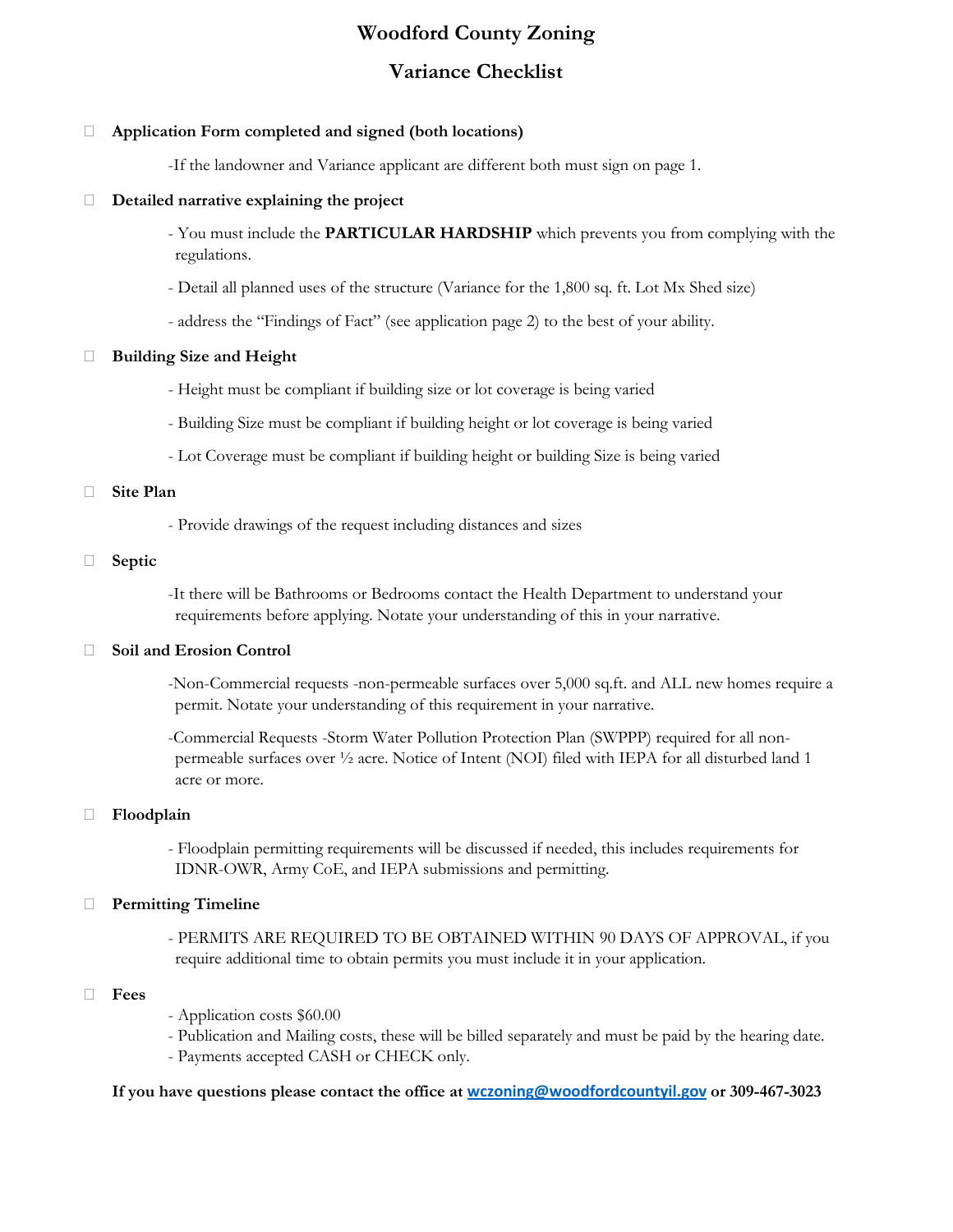# *Application for VARIANCE under the regulations of the Woodford County Zoning Ordinance*

| <b>Applicant</b>                                                                                                                                                                                                                                                                                                                                                                                                                                                                                                                                                                                                                                                                    | Owner<br>(IF DIFFERENT THAN APPLICANT) |  |  |  |  |
|-------------------------------------------------------------------------------------------------------------------------------------------------------------------------------------------------------------------------------------------------------------------------------------------------------------------------------------------------------------------------------------------------------------------------------------------------------------------------------------------------------------------------------------------------------------------------------------------------------------------------------------------------------------------------------------|----------------------------------------|--|--|--|--|
|                                                                                                                                                                                                                                                                                                                                                                                                                                                                                                                                                                                                                                                                                     |                                        |  |  |  |  |
|                                                                                                                                                                                                                                                                                                                                                                                                                                                                                                                                                                                                                                                                                     |                                        |  |  |  |  |
| Zip:_______________Phone:___________________________                                                                                                                                                                                                                                                                                                                                                                                                                                                                                                                                                                                                                                |                                        |  |  |  |  |
|                                                                                                                                                                                                                                                                                                                                                                                                                                                                                                                                                                                                                                                                                     |                                        |  |  |  |  |
|                                                                                                                                                                                                                                                                                                                                                                                                                                                                                                                                                                                                                                                                                     | Printed name                           |  |  |  |  |
|                                                                                                                                                                                                                                                                                                                                                                                                                                                                                                                                                                                                                                                                                     |                                        |  |  |  |  |
| C. Legal description of property must be attached.<br>D. Zoning District in which property is located_________________________________                                                                                                                                                                                                                                                                                                                                                                                                                                                                                                                                              |                                        |  |  |  |  |
|                                                                                                                                                                                                                                                                                                                                                                                                                                                                                                                                                                                                                                                                                     |                                        |  |  |  |  |
| F. Section of the Ordinance allowing Variance___________________________________                                                                                                                                                                                                                                                                                                                                                                                                                                                                                                                                                                                                    |                                        |  |  |  |  |
| G. Attach documentation verifying that the proposed variance meets all criteria<br>described for granting a variance in the Zoning Ordinance.                                                                                                                                                                                                                                                                                                                                                                                                                                                                                                                                       |                                        |  |  |  |  |
| H. Additional information may be requested on a case by case basis.                                                                                                                                                                                                                                                                                                                                                                                                                                                                                                                                                                                                                 |                                        |  |  |  |  |
| I. Attach a site plan containing a minimum of the following:<br>1. Scaled drawing.<br>2. All property lines, setbacks and structures existing and proposed.<br>3. Utility and drainage easements, sewer, septic and water systems, existing and proposed.<br>4. Drainage, existing and proposed.<br>5. Additional information may be required on a case by case basis.<br>6. The particular physical surroundings, shape or topographical conditions of the specific<br>property involved would result in a unique hardship upon the owner, as distinguished from a<br>mere inconvenience, if the strict reading of the Woodford County Zoning Ordinance were to<br>be carried out. |                                        |  |  |  |  |